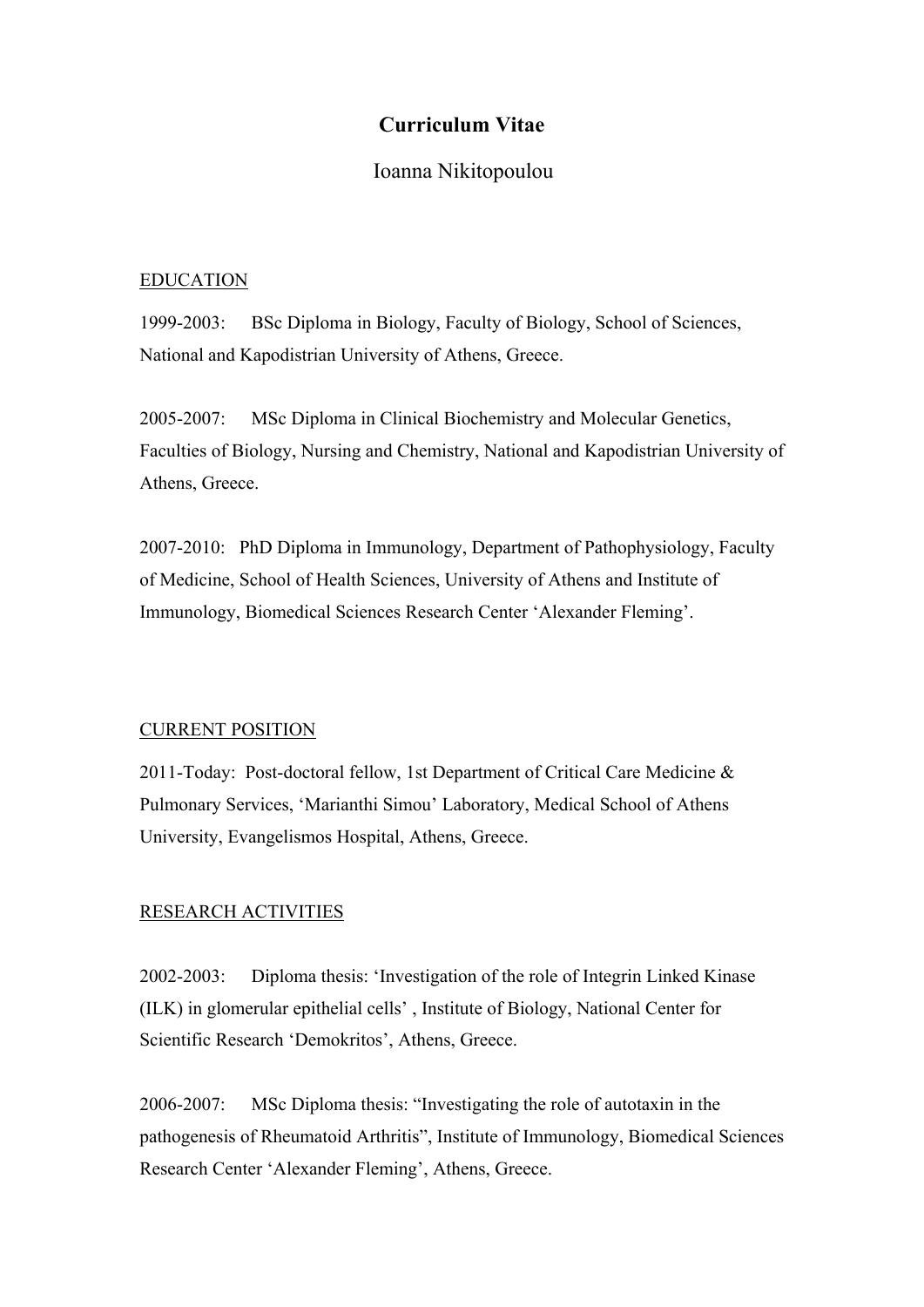2007-2010: Ph.D. thesis: "The role of autotaxin and LPA signalling in the pathogenesis of chronic inflammatory diseases", Institute of Immunology, Biomedical Sciences Research Center 'Alexander Fleming', Athens, Greece.

2011-Today: Research protocols, 1st Department of Critical Care Medicine & Pulmonary Services, 'Marianthi Simou' Laboratory, Medical School of Athens University, Evangelismos Hospital, Athens, Greece.

## LANGUAGES

English: Proficiency Certificate of Cambridge University French: Diplome d' Etudes Superieures

#### Scientific skills

Tissue culture techniques:

Primary cell cultures for cells isolated from mouse tissues, synovial fibroblast cultures, lung fibroblast cultures and bone marrow-derived macrophage cultures. Adherent cell line cultures, cell suspension cultures, hybridoma cultures for the production of antibodies.

Cell line and primary cell transfections with plasmids and siRNAs.

Animal handling (rodents)

Mice breeding, genetic screening, mating maintenance of mouse transgenic lines, surgery.

Experience in animal models for human diseases (Induction of Collagen-induced arthritis in mouse strains, use of huTNF transgenic animal model of rheumatoid arthritis).

Pharmacological studies in mouse strains (treatment of mice using antibodies and inhibitors).

Rat handling, induction of monocrotaline model of pulmonary arterial hypertension.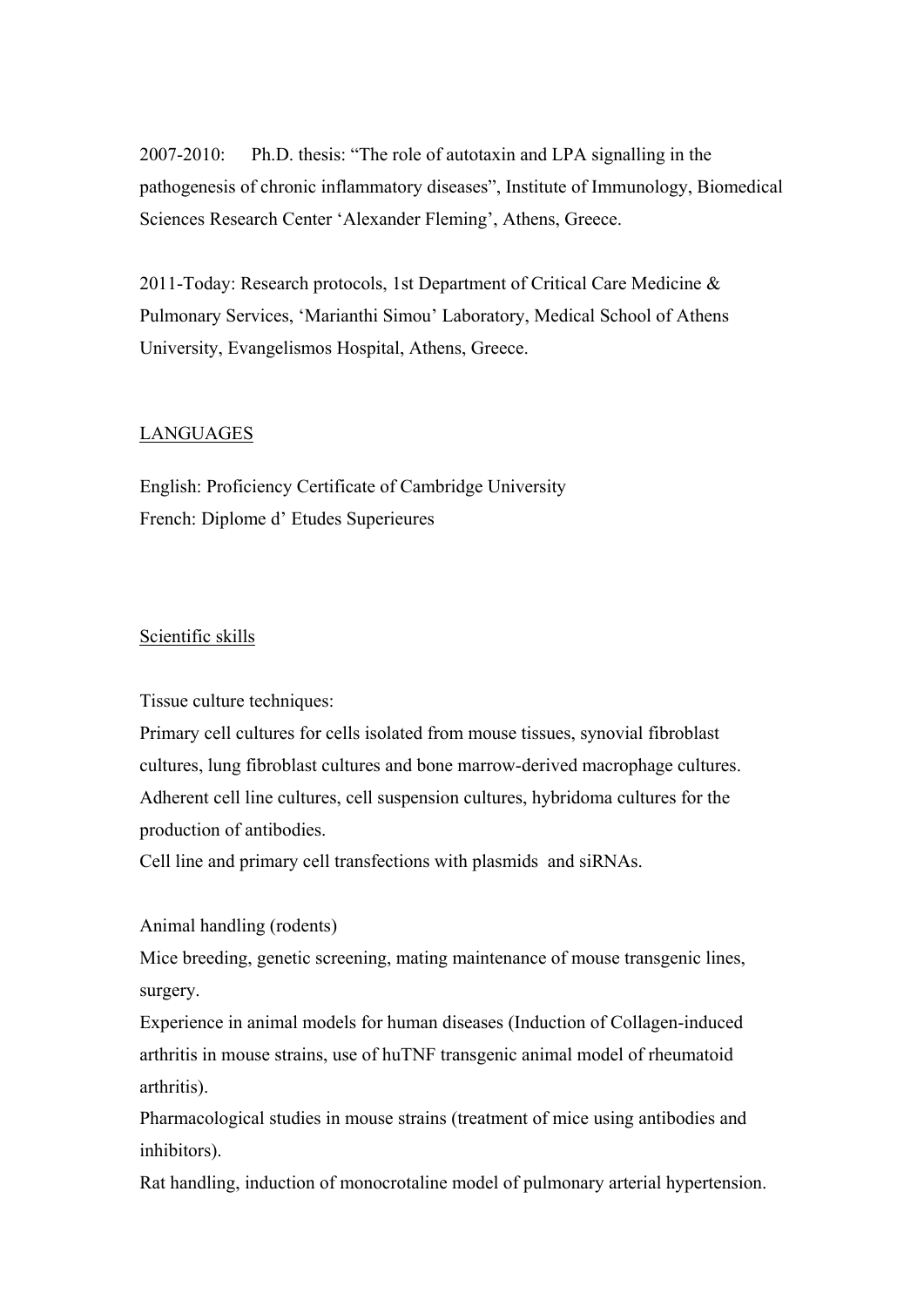Molecular biology techniques

Protein analysis, protein isolation from tissues and cells, protein electrophoresis SDS-PAGE, Western blot.

Nucleic acid analysis, DNA and RNA isolation from tissues and cells, qualitative and quantitative control (agarose electrophoresis and optical density measurement), PCR and RT-PCR analysis, quantitative real-time PCR.

Cell biology techniques Immunocytochemistry and immunohistochemistry (using color and fluorescence, single and multiple labelings). Flow cytometry (intracellular and surface stainings). Fluorescence and optical microscopy.

Histopathological and immunopathological tissue evaluation Tissue preparation, processing and sectioning of paraffin blocks. Haematoxylin-eosin staining and Immunohistological stainings using specific antibodies against molecules-markers.

## PUBLICATIONS

Nikitopoulou I, Kampisiouli E, Jahaj E, Vassiliou AG, Dimopoulou I, Mastora Z, Tsakiris S, Perreas K, Tzanela M, Routsi C, Orfanos SE, Kotanidou A. Ghrelin alterations during experimental and human sepsis. Cytokine. 2020 Mar;127:154937.

Zannikou M, Barbayianni I, Fanidis D, Grigorakaki T, Vlachopoulou E, Konstantopoulos D, Fousteri M, Nikitopoulou I, Kotanidou A, Kaffe E, Aidinis V. MAP3K8 Regulates Cox-2-Mediated Prostaglandin E2 Production in the Lung and Suppresses Pulmonary Inflammation and Fibrosis. J Immunol. 2021 Feb 1;206(3):607-620.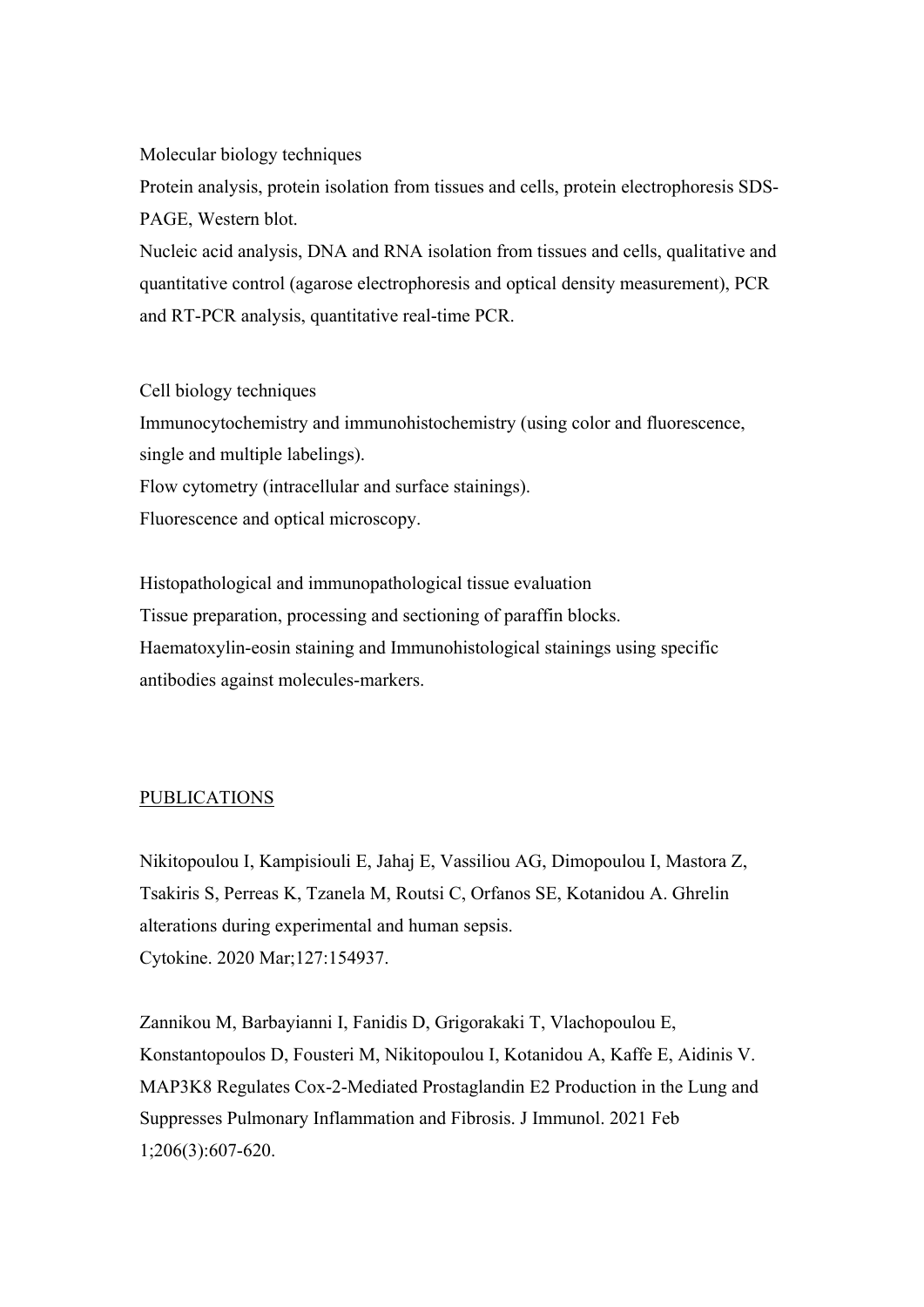Nikitopoulou I, Manitsopoulos N, Kotanidou A, Tian X, Petrovic A, Magkou C, Ninou I, Aidinis V, Schermuly RT, Kosanovic D, Orfanos SE. Orotracheal treprostinil administration attenuates bleomycin-induced lung injury, vascular remodeling, and fibrosis in mice. Pulm Circ. 2019 Nov 15;9(4):2045894019881954

Manitsopoulos N, Nikitopoulou I, Maniatis NA, Magkou C, Kotanidou A, Orfanos SE. Highly Selective Endothelin-1 Receptor A Inhibition Prevents Bleomycin-Induced Pulmonary Inflammation and Fibrosis in Mice. Respiration. 2018 95(2):122- 136

Nikitopoulou I, Orfanos SE, Kotanidou A, Maltabe V, Manitsopoulos N, Karras P, Kouklis P, Armaganidis A, Maniatis NA. Vascular endothelial-cadherin downregulation as a feature of endothelial transdifferentiation in monocrotalineinduced pulmonary hypertension. Am J Physiol Lung Cell Mol Physiol. 2016 311(2):L352-63

Manitsopoulos N, Orfanos SE, Kotanidou A, Nikitopoulou I, Siempos I, Magkou C, Dimopoulou I, Zakynthinos SG, Armaganidis A, Maniatis NA. Inhibition of HMGCoA reductase by simvastatin protects mice from injurious mechanical ventilation. Respir Res. 2015 Feb 14;16:24

Nikitopoulou I, Kaffe E, Sevastou I, Sirioti I, Samiotaki M, Madan D, Prestwich GD, Aidinis V. A metabolically-stabilized phosphonate analog of lysophosphatidic acid attenuates collagen-induced arthritis. PLoS ONE 2013 8(7): e70941.

Maniatis NA, Sfika A, Nikitopoulou I, Vassiliou AG, Magkou C, Armaganidis A, Roussos C, Kollias G, Orfanos SE, Kotanidou A. Acid-induced acute lung injury in mice is associated with P44/42 and c-Jun N-terminal kinase activation and requires the function of tumor necrosis factor α receptor I. Shock. 2012;38(4):381-6.

Nikitopoulou I, Oikonomou N, Karouzakis E, Sevastou I, Nikolaidou-Katsaridou N, Zhao Z, Mersinias V, Armaka M, Xu Y, Masu M, Mills GB, Gay S, Kollias G, Aidinis